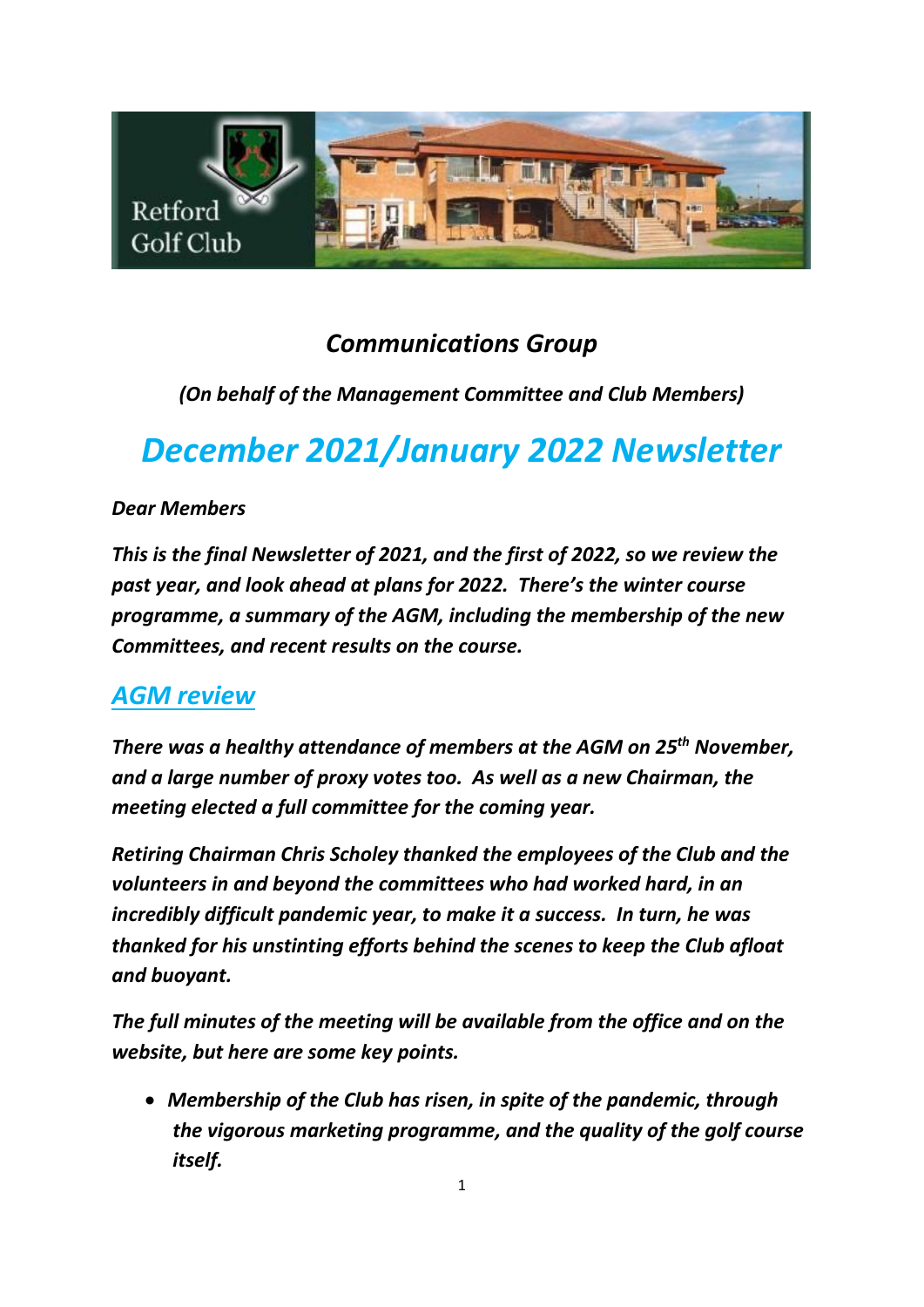- *Members' subscriptions will rise by £26 for a full member in 2022, in line with the inflation rate.*
- *Most of the 2021 targets for the course have been met or are under way. The concerns about the difficulties for the Clubhouse, such as catering in pandemic conditions, were also noted.*

# *Committees 2022*

*The details of Committees and the Chairs of the sub-committees are shown below. The Management Committee meets regularly, and separate subcommittees meet when relevant, usually a week or so in advance of the full management meeting, to consider aspects of the Club's work.* 

*N.B. If members want to raise any points/issues/queries for these meetings, please contact the chair of the appropriate sub-committee, via the Main Office, at least a week ahead of the date of that meeting.* 

*If members have any golf related news items please let Mary Saddington know, via the Office.*

#### *Management Committee*

*Mr Stuart Moore (President) Mr Fraser Britton (Chair) Mr Mike Mahony (Treasurer and Men's Captain) Mrs Mary Saddington (Ladies' Captain) Mr Dave Stirling , Mr Alan Meacher, Mrs Lin Tongue, Mrs Anna Avery, Mrs Jacky Walsh, Mr Dean Atherton, Mr Andy Massey, Mr Len Fenton, Mr Steve Hyatt, Mr Dave Halford, Mr Charles Cooke. Mr Craig Morris (Club Professional)*

*Marketing Committee Mr Dean Atherton (Chair)*

*Finance Committee Mr Mike Mahony (Chair)*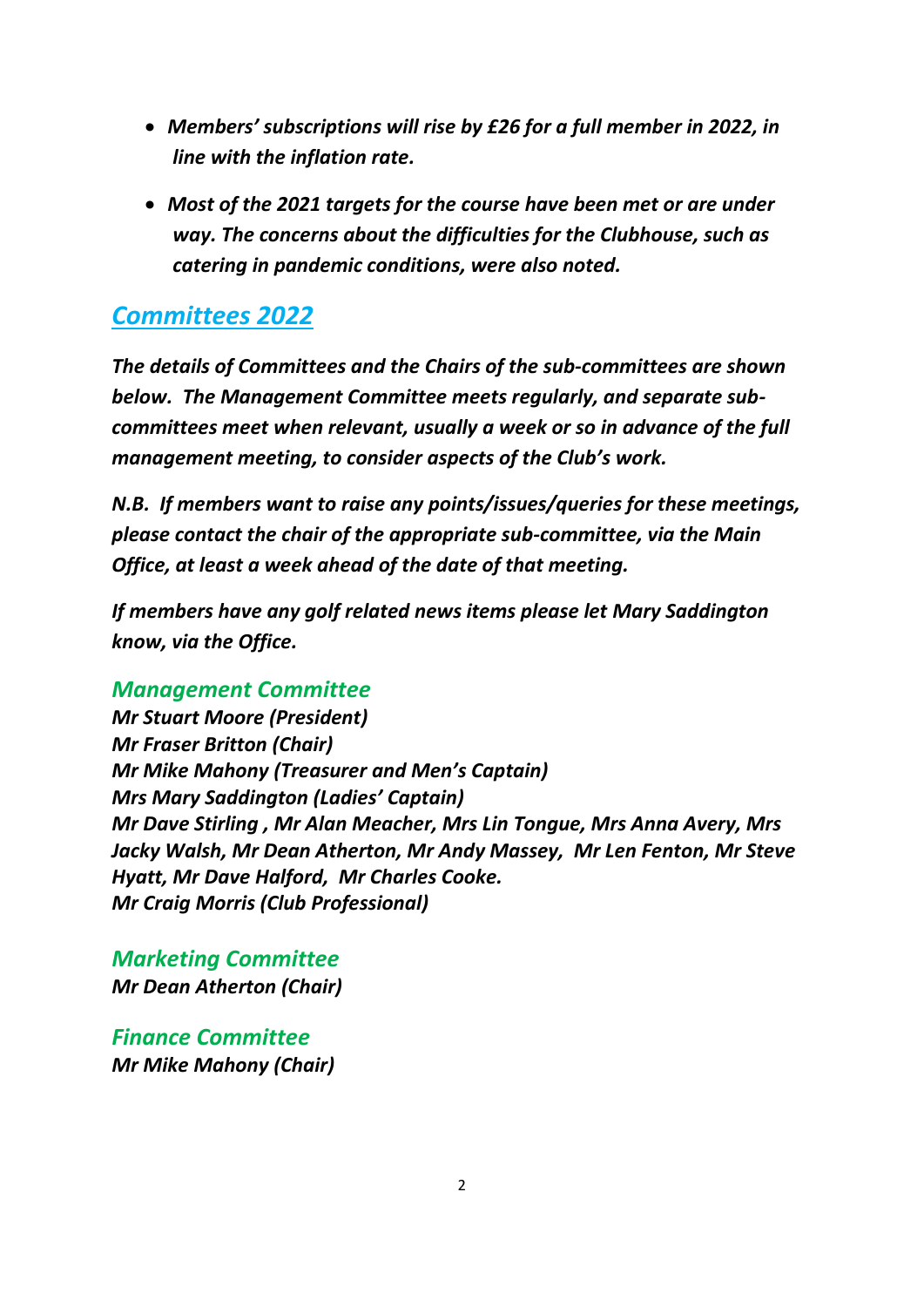#### *House and Social Committee*

*(Currently a Working Group from the main committee. Please contact the Office if you want to raise any issues)*

*Men's Golf Committee Mr Dave Stirling (Chair)*

*Ladies' Golf Committee Mrs Mary Saddington (Chair) Mrs Jacky Walsh (Secretary)*

*Greens Committee Mr Steve Hyatt (Chair)*

*Communications Committee Mr Andy Massey (Chair)*

#### *Sale of Practice Field Working Group*

*Mr Harry Fitzakerley (Chair), Mr John Moorhouse, Mr Andy Massey, Mrs Mary Saddington*

#### *Ladies AGM*

*The Ladies A.G.M. and trophy presentation took place in the clubhouse on 23rd November and was attended by 46 ladies. The business of the meeting was easily run through and Lady Captain for 2022, Mary Saddington and her Vice-Captain, Anna Avery were unanimously voted in. Sue Boyes joins the ladies' committee.*

*Lady Past Captain Helen Dean completes her term on the Ladies' Committee and the Management Committee. She was thanked for her valuable contribution to both committees.*

*After refreshments of mince pies and ginger cake the presentation of trophies took place. Lady Captain, Lin Tongue, presented the trophies and cups and it was pleasing to see the number and spread of ladies receiving awards. The Honours Boards have been updated and all winners are displayed.*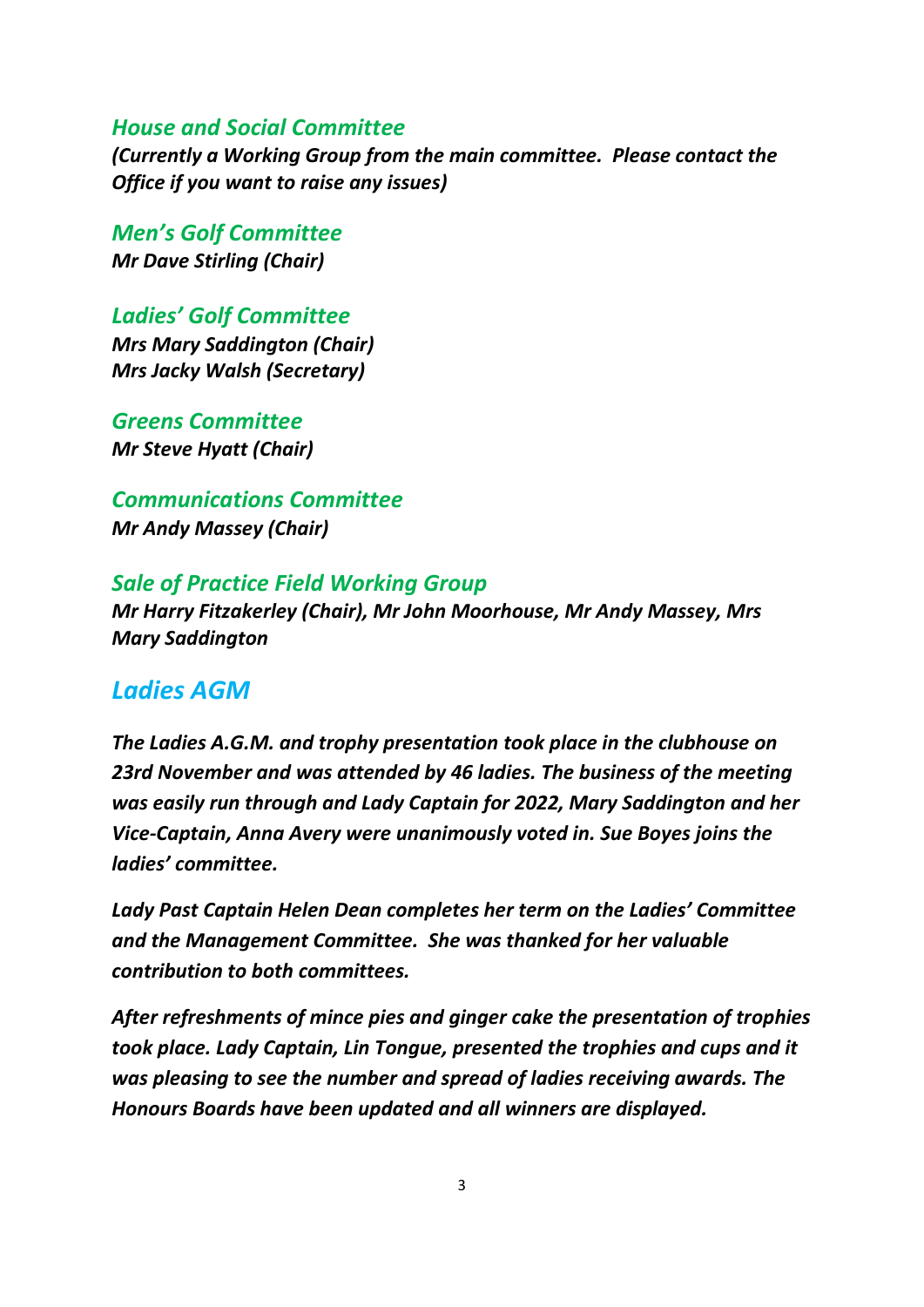*The afternoon finished with Lady Captain, Lin, and Vice Captain, Mary, exchanging Past Captain's and Captain's badges. Lin was thanked for her work as Captain and was presented with a flower arrangement from the ladies.*

# *Results*

*Since our last Newsletter, there have been a number of golfing events. Here are some of the results.*

• *Ladies Autumn Am-Am, 15th October.* 

*Over 80 players from the surrounding area, and further afield, took part, with the winners coming from Tapton Park. There were many compliments on the quality of the course, and the hospitality and welcome of our Club. We have held three very successful Ladies Am-Ams in 2021and raised over £2700.*

### • *Notts Lady Past Captains Event.*

*With golfers from golf clubs across the County playing, this was a prestigious event, and particular congratulations go to Angie Dyer who won the Silver League trophy, and Sue Nickless who won the Bronze League.*

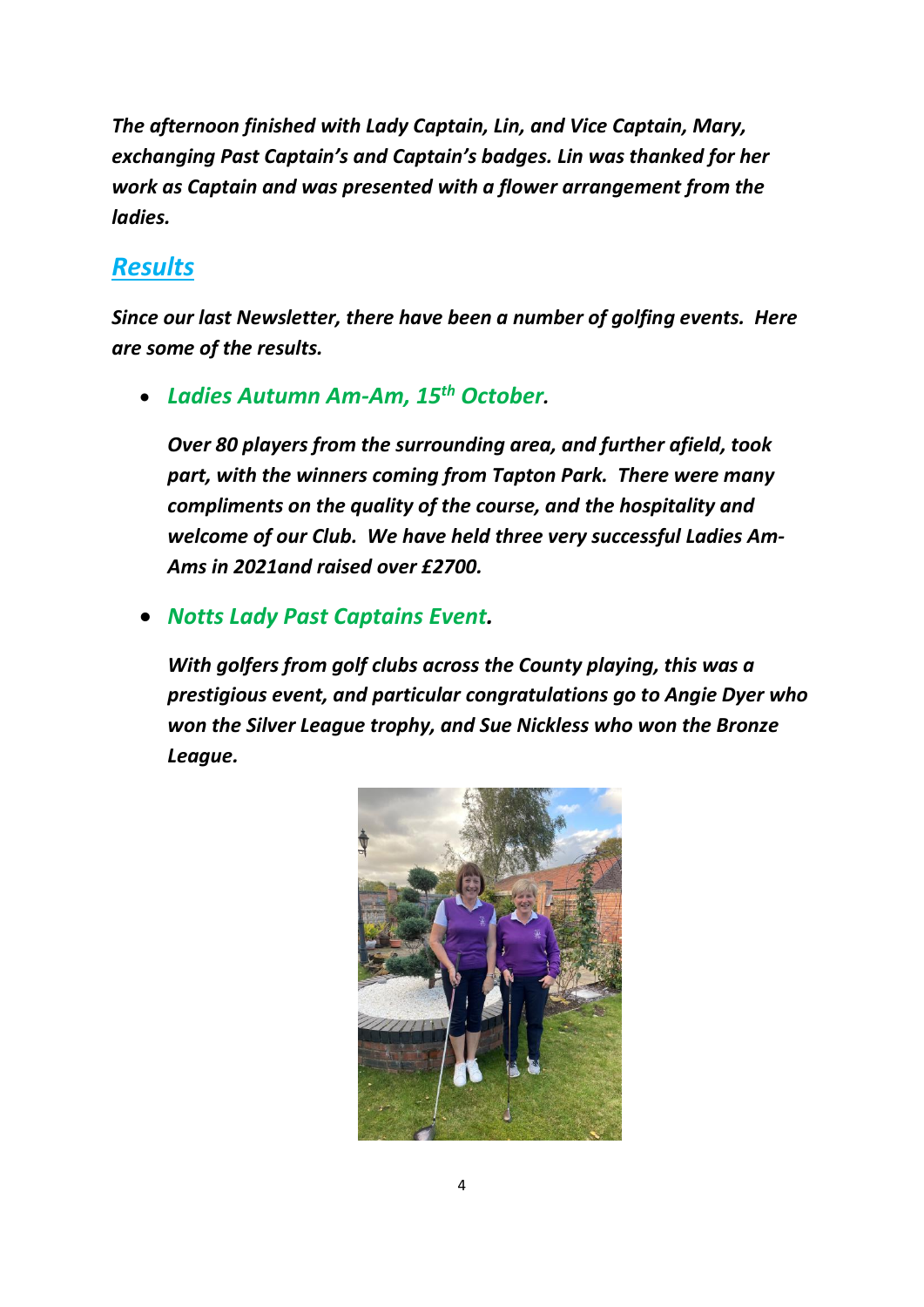#### • *Club Internal Competitions.*

*In spite of the problems of arranging and playing matches during Covid, which led to the cancellation of most of the competitions in 2020, we did manage to complete most of the finals in 2021. Several Presentation Evenings were held this autumn. Congratulations to all the winners, and many thanks to the President and Captains who made the presentations. Here are some of the 2021 winners.*

### *Men's Competitions*

| <b>Club Champion - Chris Naylor</b>                                  | President's Cup - Simon Young              |  |
|----------------------------------------------------------------------|--------------------------------------------|--|
| Captain's Cup - Stephen Berry                                        | Player of the Year - Paul Burgin           |  |
| Notts Scratch Team Player of the Year - David Hough                  |                                            |  |
| <b>Medal Final - Martin O'Conner</b>                                 | <b>Stableford Final - Michael Houghton</b> |  |
| Retford Cup - Shaun Woodcock                                         | Victory Cup - James Pratchett              |  |
| Hospital Cup - Louey Palmer                                          | Millenium Cup - Paul Burgin                |  |
| <b>Members Cup - Daniel Lee</b>                                      | Past Captains' Cup - Richard Hedgecock     |  |
| Roy Caddick Cup - Paul Burgin                                        | Rabbits Cup - Jonny Bowles                 |  |
| Ray Johnson Cup - James Robinson                                     | Pete Barry Trophy - Michael McGarry        |  |
| Harry Ledger (Under 30) Cup- Daniel Brown                            |                                            |  |
| Geoff Sharpe (30-50) Cup - Oliver Bainbridge                         |                                            |  |
| Percy Laws (Over 50) Cup - Ian Ball                                  |                                            |  |
| <b>David Denton Eclectic - Dean Ellis</b>                            |                                            |  |
| Coronation Cup, and Norman Cave Cup - Dennis Smith and Mark Bradshaw |                                            |  |
| Allen Clarke Cup - Jason Crookes and Steve Hyatt                     |                                            |  |
| Mick Walker Foursomes - Stuart and Robert Moore                      |                                            |  |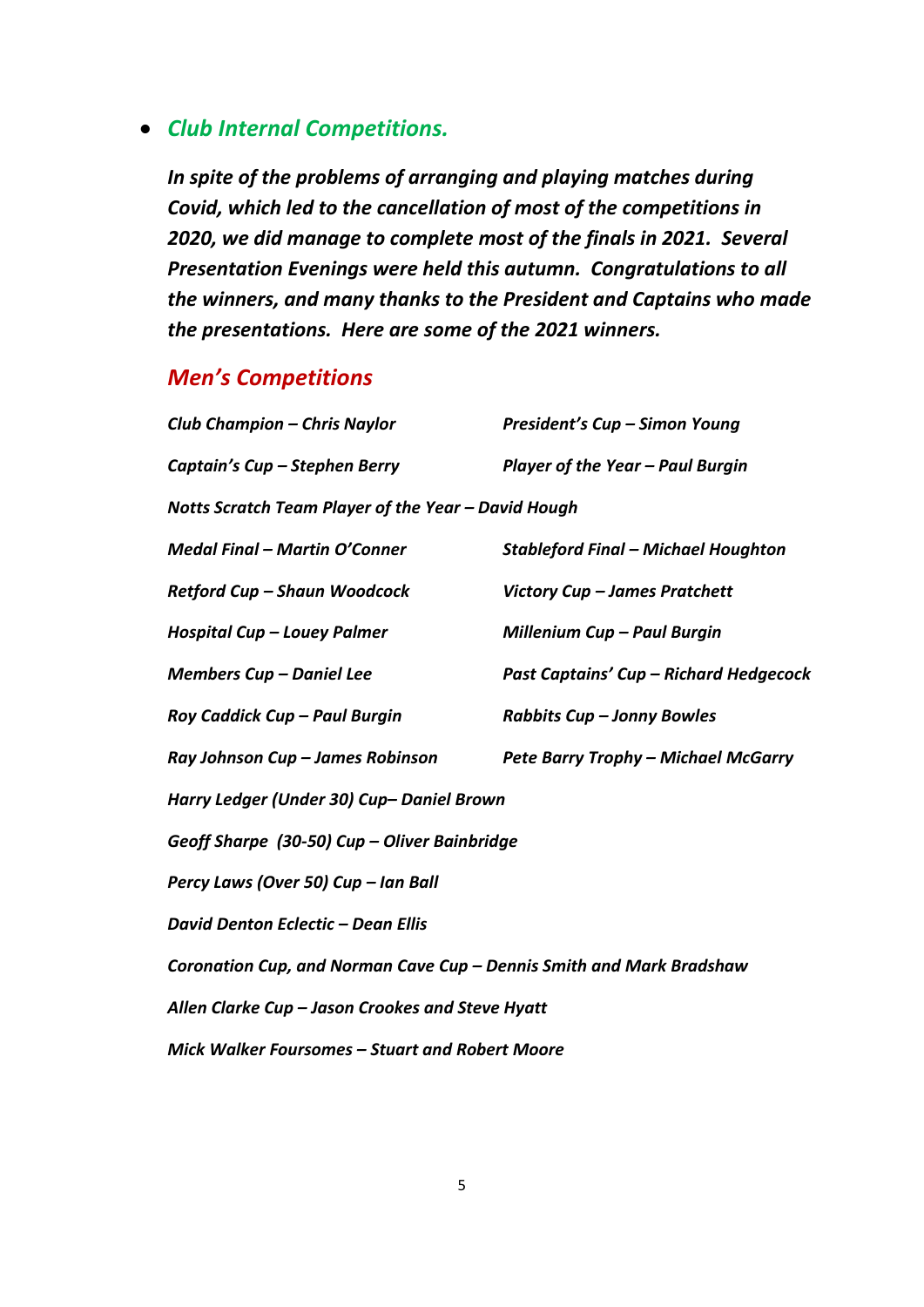### *Senior Men's Competitions*

*Seniors Singles – Andy Massey Seniors Doubles – Ray Wood and Nick Sly Senior Championship – John Anderson Senior Player of the Year – Steve Booth Tom Hall Memorial – Paul Waterhouse Doris Cave Trophy – Pete Oxley Alan Hunter Trophy -Terence Bowskill*

# *Ladies' Competitions*

| <b>Bronze Trophy - Jacky Walsh</b>                          | Golden Jubilee Cup - Sue Lacey-Jones    |  |
|-------------------------------------------------------------|-----------------------------------------|--|
| Sheila Sharpe Trophy – Marlene Robb                         | <b>Margaret Booth Cup - Lynda Moore</b> |  |
| Margaret Teasdale Trophy - Joan Birtles                     | Whitaker Cup - Jean Cooper              |  |
| Scratch Vase – Keran Hutchinson                             | Johnson Cup - Mary Saddington           |  |
| Mollie Loseby Cup - Lin Tongue                              | Captain's Prize - Angie Dyer            |  |
| Charity Cup - Ros Waterhouse                                | Kayser Cup - Pam Beardsall              |  |
| Spencer Bowl and Victory Cup - Anne Jordan                  |                                         |  |
| Silver Jubilee cup – Debbie Rose                            | <b>Millenium Cup - Marjorie Crookes</b> |  |
| Greensome Cup – Pat Ecclesall and Mary Saddington           |                                         |  |
| <b>Hilary Kay-Butler Cup - Lynda Moore and Sue Nickless</b> |                                         |  |
| Coronation Foursomes - Mary Saddington and Ros Waterhouse   |                                         |  |

### *Mixed Competitions*

*Harry Fitzakerley Cup – Pat and Ted Eccleshall Rose Bowl – Pat Fox and Stuart Moore*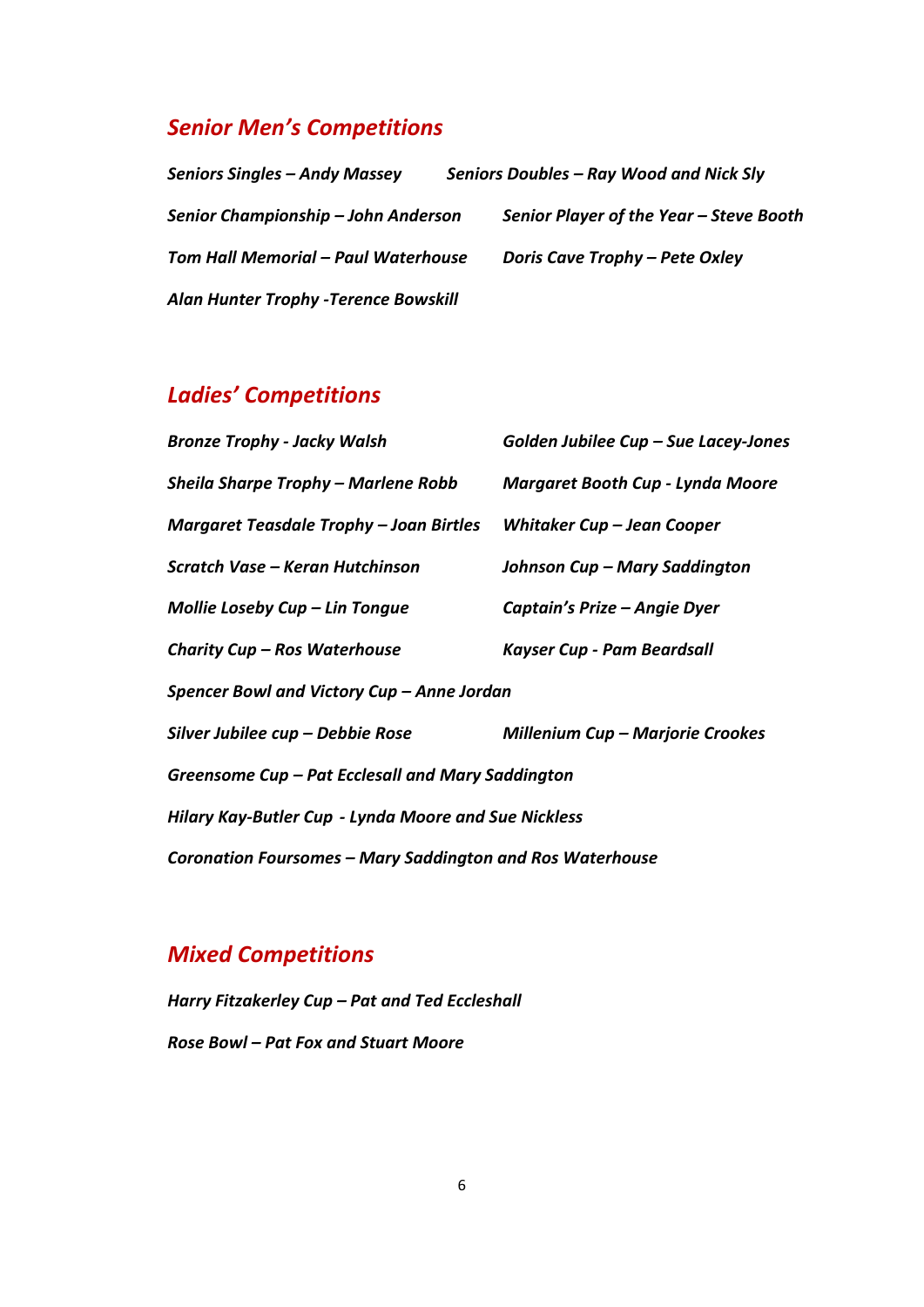### *Elsewhere…*

*The roll-up/fiddles bring so many golfers together and welcome new golfers too. The Mid-Week Fiddle recently celebrated it's Christmas event with a 10 hole match and a great lunch, but more importantly was able to present a cheque for £1000 to the Captains' Charities, money raised from regular contributions during the year by golfers.*



*Both Alan Meacher and Lin Tongue, the Captains for the past two years, send a massive thank you to Members for all the support they have given to the Captains' Charities over this time.*

# *Calendar 2022 and Social Events*

*The club website gives details and regular updates, and so too does the Pro's shop. We will also send out specific news items to Members (eg any offers or sales coming up).*

• *New Year Captains' Drive-In on 1st January 2022*

*08.45 - Captain/Vice Captain handover 09.00 - Full English breakfast available until 10.30am @ £8.00 per head to be pre-booked with the kitchen please. 09.45 - Photographs at the stairway and 1st tee. 10.00 - Captain's Drive In*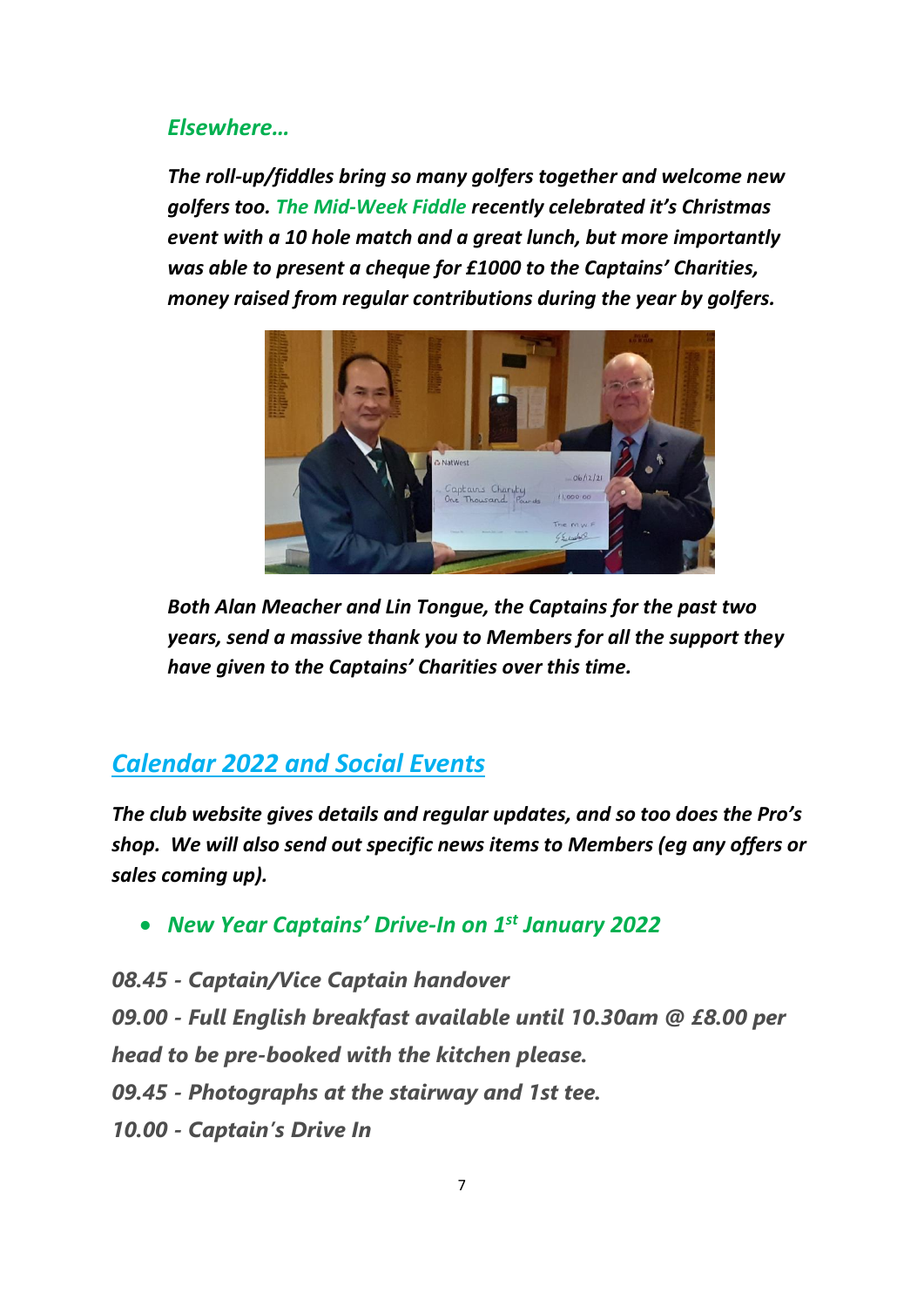*The new Captains are Mike Mahony and Mary Saddington.* 



*Their Vice Captains are Dave Halford and Anna Avery.*

*All are welcome to join this event. We do hope you will come along and support our Captains.*

- *Quiz Night is on Wednesday 5th January at 7.30pm*
- *200 Club Evening, Saturday 29th January, 7.00 for 7.30pm*

J

*There is a 2-course meal, for £14, or a 3-course for £18. Please book by signing up on the notice board in the Clubhouse.*

• *Gents' Seniors Friendly matches 2022*

| <b>Wed 7 Apr Ramsdale A</b>                                                                                                        | <b>Wed 20 April Styrrup F</b><br>Mon 09th May Wath A                                      |                                |                               |
|------------------------------------------------------------------------------------------------------------------------------------|-------------------------------------------------------------------------------------------|--------------------------------|-------------------------------|
| <b>Tue 3rd May Thonock A</b><br><b>Mon 16th May Mapperley H</b><br><b>Wed 1 June Town Moor A</b><br><b>Wed 15 June Doncaster H</b> |                                                                                           |                                |                               |
|                                                                                                                                    | <b>Wed 25 May Ramsdald</b><br><b>Wed 22 June Styrrup A</b><br><b>Mon 11 July Carholme</b> |                                |                               |
|                                                                                                                                    |                                                                                           | <b>Mon 18 July Mapperley A</b> | <b>Thur 21 July Rufford A</b> |

**Wed 20 April Styrrup H** *Mon 09th May Wath A Mon 16th May Mapperley H Wed 25 May Ramsdale H Wed 22 June Styrrup A* 

*Wed 15 June Doncaster H Mon 11 July Carholme H*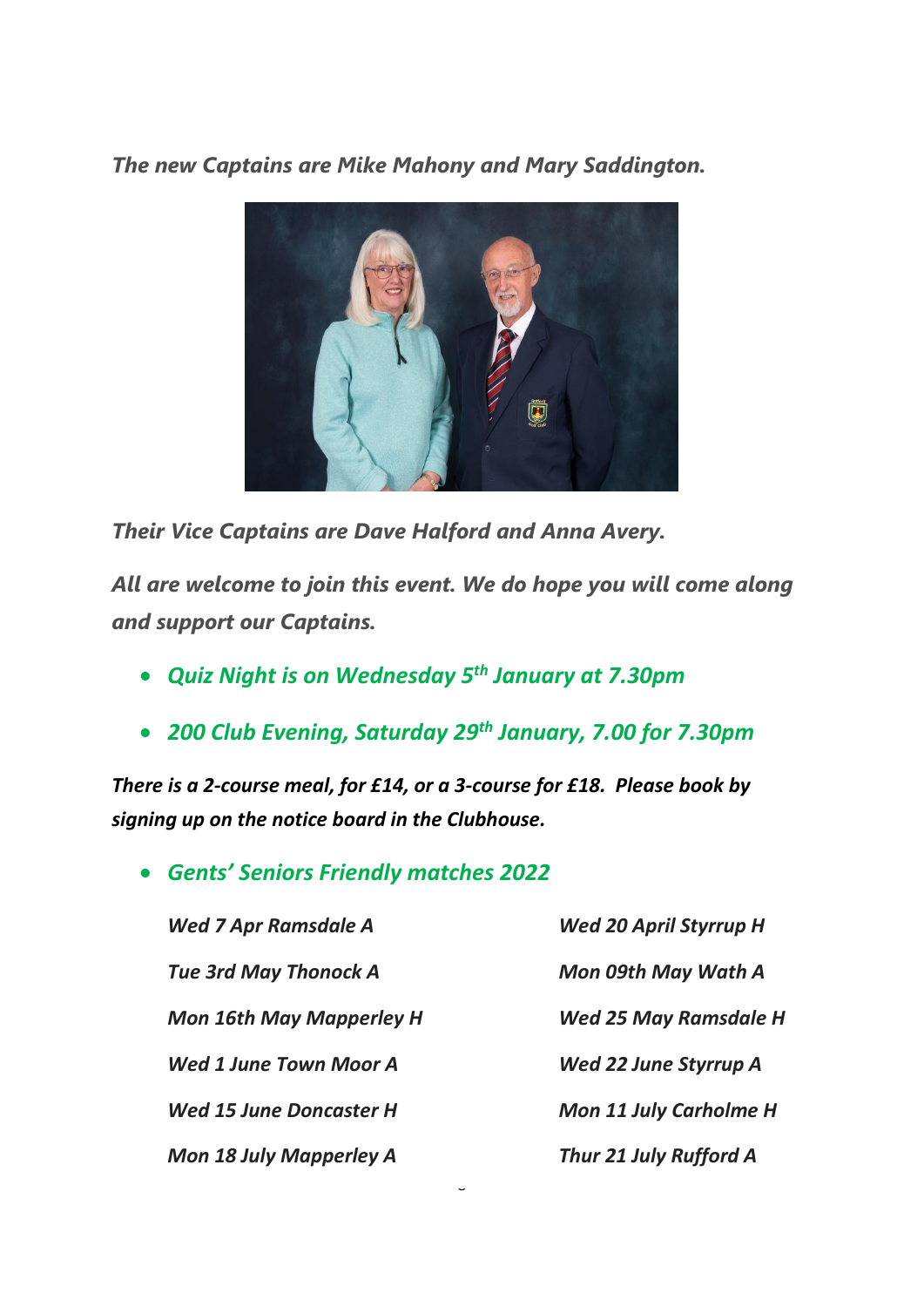| Thur 28th July Wath H          | <b>Thurs 4 Aug Doncaster A</b>   |  |
|--------------------------------|----------------------------------|--|
| Mon 15 Aug Worksop A           | <b>Wed 24 Aug Carholme A</b>     |  |
| <b>Thurs 1 Sept Worksop H</b>  | <b>Wed 7 Sept Thonock H</b>      |  |
| <b>Thurs 22 Sept Rufford H</b> | <b>Thurs 29 Sept Town Moor H</b> |  |

*Many thanks to Ian Littlewood, who has made all these arrangements, and who kept the Seniors fixtures running throughout the recent difficult years.*

*If you are interested in playing in these matches, please contact Ian on [ian.retfordseniors@gmail.com](mailto:ian.retfordseniors@gmail.com)*

• *Captain's Away Event.* 

*There are still places available for this event, on 15th and 16th of May, 2022. The course is at Greetham Valley, and the cost is £120 for two rounds of golf, dinner, bed and breakfast. Please contact Craig in the Pro's Shop to book your place.*

# *On the Course*

### *Winter programme for the Course*

- *Bunker improvements are completed and turf laid around bunkers on the 1st, 4th and 17th*
- *Irrigation piping is now installed on the 11th and 15 th surrounds.*
- *The drainage installation on the 18th is now complete, and already showing improvements on the fairway and short rough.*
- *The tracks from the 8th to the 15th have been resurfaced, and a new path made of compacted plainnings has been laid on the slope beside the 15th fairway, to reduce wear and tear on the grassy slope.*